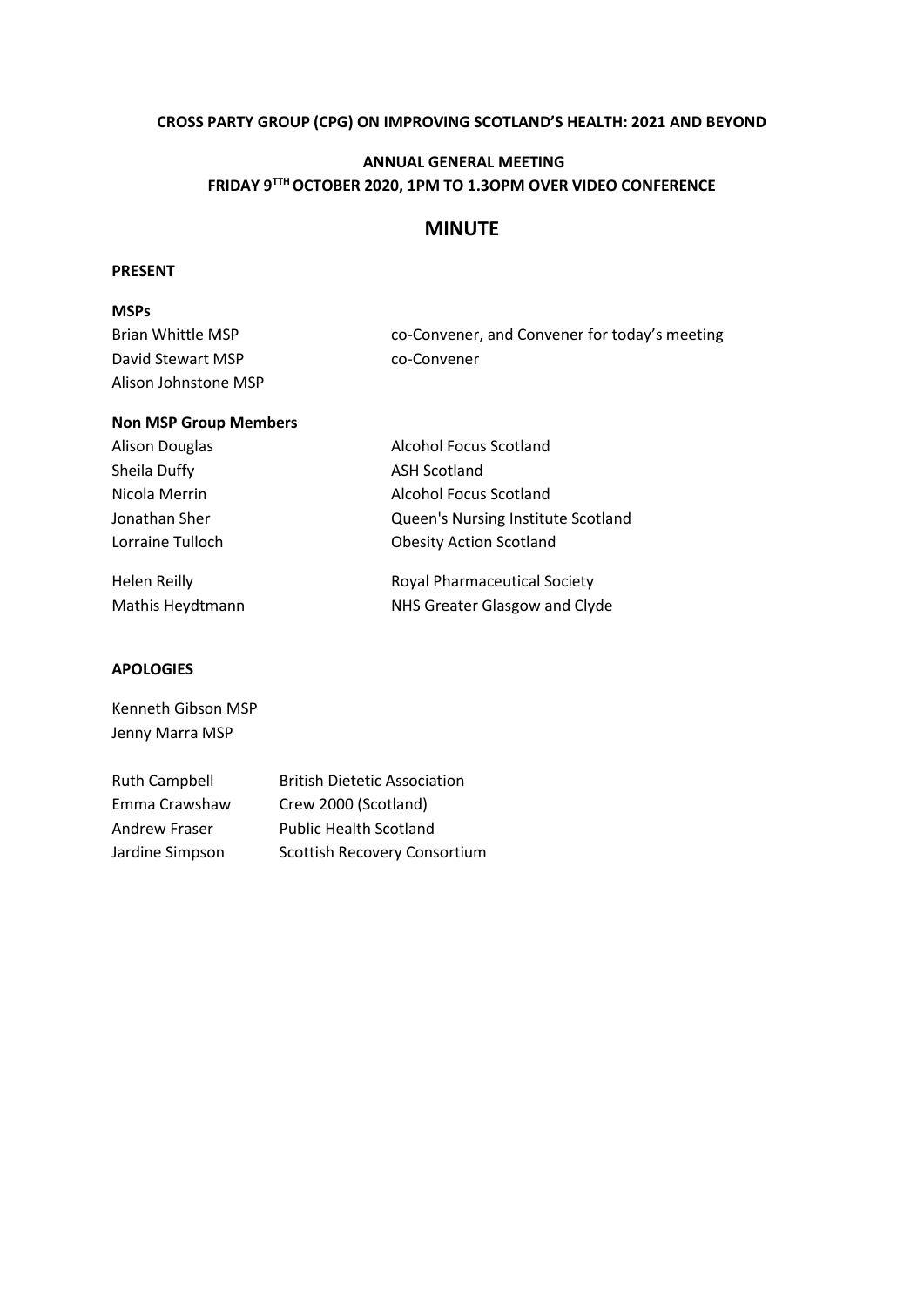### **PART ONE**

# **It was confirmed that the meeting was quorate with the minimum required number of 2 MSPs being present**

| 3. | Welcome to new members and apologies for absence                                                                                                                                                                                                                                                                                                                                                                                                                    |  |
|----|---------------------------------------------------------------------------------------------------------------------------------------------------------------------------------------------------------------------------------------------------------------------------------------------------------------------------------------------------------------------------------------------------------------------------------------------------------------------|--|
|    | The number of apologies received (as detailed above) was 6 group members                                                                                                                                                                                                                                                                                                                                                                                            |  |
|    | <b>New Members</b>                                                                                                                                                                                                                                                                                                                                                                                                                                                  |  |
|    | The Breastfeeding Network - joined June 2020                                                                                                                                                                                                                                                                                                                                                                                                                        |  |
|    | Asthma UK and British Lung Foundation Partnership - joined September 2020                                                                                                                                                                                                                                                                                                                                                                                           |  |
| 4. | <b>Declaration of Interests (Standing Item)</b>                                                                                                                                                                                                                                                                                                                                                                                                                     |  |
|    | Members were asked to declare any updates to their original declared interests,<br>and to highlight any conflicts of interest specific to today's meeting.                                                                                                                                                                                                                                                                                                          |  |
|    | There were no declarations.                                                                                                                                                                                                                                                                                                                                                                                                                                         |  |
| 5. | <b>Previous Meetings</b>                                                                                                                                                                                                                                                                                                                                                                                                                                            |  |
|    | Meeting - 26 <sup>th</sup> February 2020                                                                                                                                                                                                                                                                                                                                                                                                                            |  |
|    | The minutes were approved as correct. It was noted that Kenneth Gibson MSP<br>tabled a motion on 10 <sup>th</sup> March highlighting the discussion at the meeting of the<br>Group in February. This led to a member's debate on the 8 <sup>th</sup> September on the<br>need to recognise the prevalence and significant impact of Foetal Alcohol<br>Spectrum Disorders (FASD) in Scotland.<br>Meetings also took place on 16 September 2020 and 3rd October 2018. |  |
| 6. | Office Bearer Elections - co-Conveners/Secretariat                                                                                                                                                                                                                                                                                                                                                                                                                  |  |
|    | <b>Election of Secretariat</b>                                                                                                                                                                                                                                                                                                                                                                                                                                      |  |
|    | ASH Scotland and Alcohol Focus Scotland had expressed willingness to continue as<br>joint Secretariat to the Group. The Group was asked to approve their appointment<br>for a further year. The Group approved the appointments.                                                                                                                                                                                                                                    |  |
|    | At this point in the meeting the co-Conveners stood down from office and the<br>chairing of the meeting was passed to the Secretariat.                                                                                                                                                                                                                                                                                                                              |  |
|    | <b>Election of Co-Conveners</b>                                                                                                                                                                                                                                                                                                                                                                                                                                     |  |
|    | All three co-Conveners, David Stewart MSP, Kenneth Gibson MSP and Brian<br>Whittle MSP had expressed their willingness to continue as co-Conveners of the<br>Group for the remainder of the parliamentary term.                                                                                                                                                                                                                                                     |  |